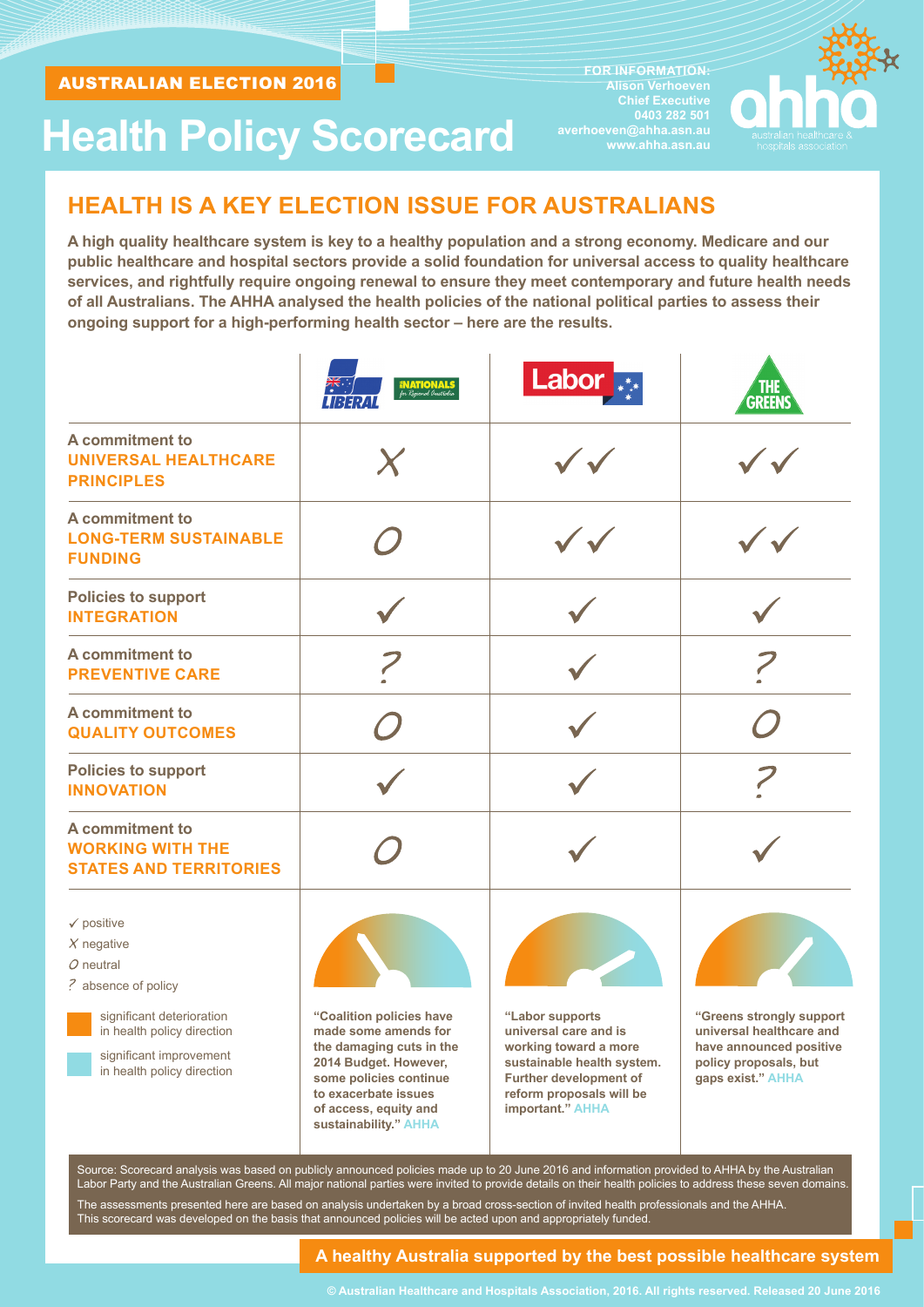# **Health Policy Scorecard**

**FOR INFORMATION: Alison Verhoeven Chief Executive 0403 282 501 averhoeven@ahha.asn.au www.ahha.asn.au** 



Ongoing renewal and reform are features of the Australian health system, driven both by budget pressures and a desire for system improvement. Australians place high value on universal access to a quality health system. To meet this expectation, the incoming 45th Commonwealth Parliament must ensure its health policies and reforms will continue to support an effective, accessible, equitable and sustainable healthcare system focused on quality outcomes.

Australia's healthcare system consistently outperforms many OECD countries when comparing key health indicators and costs, but challenges such as an ageing population, increased rates of chronic and complex disease, increased consumer expectations and new medical technologies and treatments are increasing the cost and complexity of healthcare. The challenge is to manage the delivery of care as effectively and efficiently as possible, while governments ensure the necessary resources are made available to deliver this care.

Much of the recent focus for health policy discourse in Australia has been on economics, funding and the importance of building sustainability into the Australian healthcare system. The economics of healthcare and a healthy population contributing to the economy underpinned the establishment of Medicare more than 30 years ago, and it is timely that Australians and the health sector refocus efforts on ensuring our healthcare system retains the capacity to support accessible universal healthcare into the future.

Strong and strategic leadership is needed from the Australian Government and the 45th Commonwealth Parliament to address these challenges together with state and territory governments.

AHHA developed its *Australian Election 2016 Health*  **Policy Scorecard** to inform its members, the health sector and the public on how the national political parties compare when considering:

#### **A commitment to UNIVERSAL HEALTHCARE PRINCIPLES**

**A commitment to LONG-TERM SUSTAINABLE FUNDING**

**Policies to support INTEGRATION**

**A commitment to PREVENTIVE CARE**

**A commitment to QUALITY OUTCOMES**

**Policies to support INNOVATION**

**A commitment to WORKING WITH THE STATES AND TERRITORIES**

AHHA members representing the broad spectrum of the health sector analysed the publicly announced policies of the major national parties, as well as information provided to AHHA by the Australian Labor Party and the Australian Greens, against these criteria. All major national parties were invited to provide details on their health policies to address these seven domains.

**The Australian Healthcare and Hospitals Association is the national peak body for public and not-forprofit hospitals, primary health networks, community and primary healthcare services, and advocates for universal, high quality and affordable healthcare to benefit the whole community.**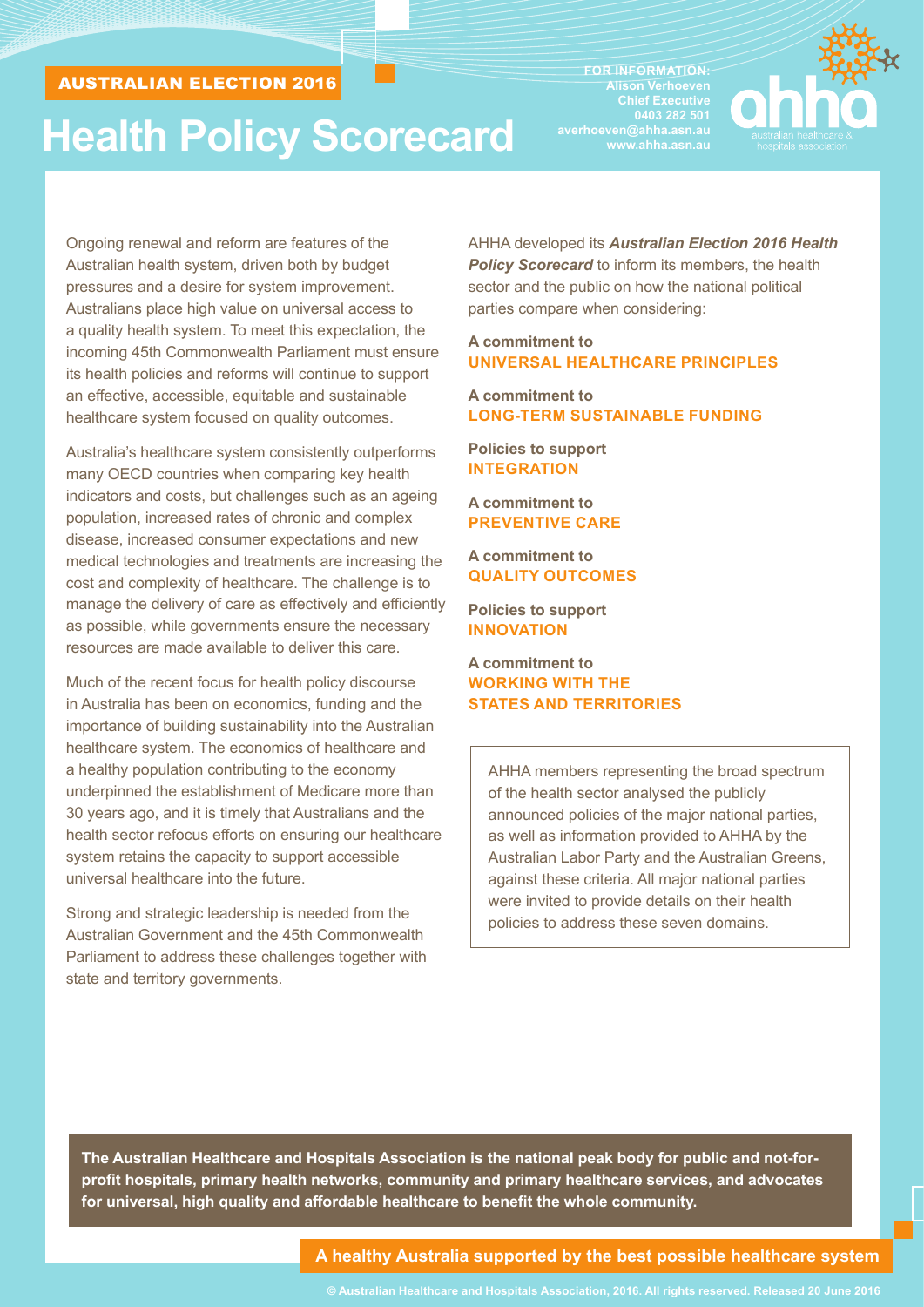**Health Policy Scorecard**

**FOR INFORMATION: Alison Verhoeven Chief Executive averhoeven@ahha.asn.au www.ahha.asn.au** 



## **COMMITMENT TO UNIVERSAL HEALTHCARE PRINCIPLES**

**Australia's public healthcare system is being severely tested by uncoordinated reforms along with mounting financial strain and increasing demand. Although Australians have had access to universal health care for more than 30 years, our system is not immune to pressures such as an ageing population, a growing burden of chronic disease and escalating healthcare costs associated with new technology and treatments. Strong and strategic leadership is needed from the Australian Government to address these challenges together with the state and territory governments to preserve universal healthcare.**

| <b>Support for:</b>                                                                                                                                                                             | <b>INATIONALS</b><br>for Regional Australia<br>LIBERAI | Labor <sub>***</sub> | <b>THE</b><br>GREENS |
|-------------------------------------------------------------------------------------------------------------------------------------------------------------------------------------------------|--------------------------------------------------------|----------------------|----------------------|
| <b>MEDICARE PRINCIPLES</b>                                                                                                                                                                      |                                                        |                      |                      |
| <b>UNIVERSAL ACCESS</b>                                                                                                                                                                         | X                                                      |                      |                      |
| <b>RURAL AND REMOTE</b><br><b>ACCESS TO HEALTH</b><br><b>SERVICES</b>                                                                                                                           |                                                        |                      |                      |
| <b>CLOSING THE ABORIGINAL</b><br><b>AND TORRES STRAIT</b><br><b>ISLANDER HEALTH GAP</b>                                                                                                         |                                                        |                      |                      |
| <b>PUBLIC DENTAL AND ORAL</b><br><b>HEALTH PROGRAMS</b>                                                                                                                                         |                                                        |                      |                      |
| $O$ neutral<br>$\checkmark$ positive<br>? absence of policy<br>$X$ negative<br>significant deterioration<br>in health policy direction<br>significant improvement<br>in health policy direction |                                                        |                      |                      |

**"Funding cut backs in Coalition policies for public healthcare will ultimately impact those who can ill afford to pay." Hospital representative**

**"There is recognition by all parties as to the disadvantaged and underserviced groups in respect to health policy. However, there is little policy detail as to how the major discrepancies in health outcomes for these groups will be addressed." Primary healthcare representative**

**"The impact of policies freezing payment indexation and instituting co-payments for health services undermines Australia's universal healthcare system." AHHA**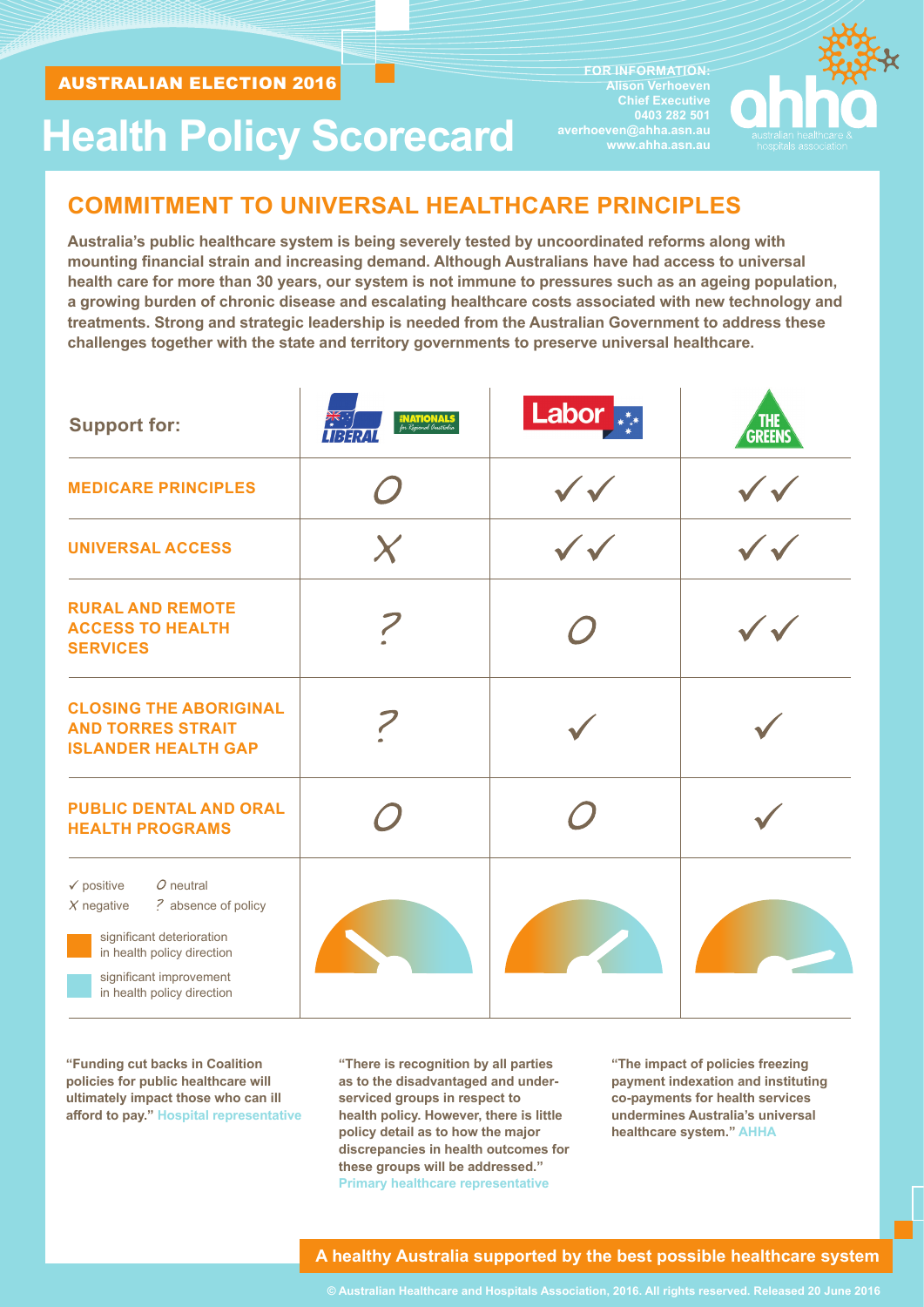**FOR INFORMATION: Alison Verhoeven Chief Executive averhoeven@ahha.asn.au www.ahha.asn.au** 



# **Health Policy Scorecard**

## **COMMITMENT TO LONG-TERM SUSTAINABLE FUNDING**

**The Australian public healthcare system needs to be adequately funded in a sustainable and durable way, providing certainty for longer-term funding arrangements for the Commonwealth, states and territories. The overriding objective of the public healthcare system should be to ensure high quality care that is equitable, accessible and affordable. Health budget sustainability must include the concept of affordability for consumers and acknowledge capacity to pay and individual health vulnerability. Existing resources should be used effectively with all parts of the health system working together to eliminate waste, inefficiencies and to limit low value care.**

| <b>Support for:</b>                                                                                                                                                                             | <b>NATIONALS</b><br>for Regional Australia | Labor         | <b>GREENS</b> |
|-------------------------------------------------------------------------------------------------------------------------------------------------------------------------------------------------|--------------------------------------------|---------------|---------------|
| <b>COMMONWEALTH, STATE</b><br><b>AND TERRITORY FUNDING</b><br><b>AGREEMENT</b>                                                                                                                  |                                            |               |               |
| <b>INDEPENDENT HOSPITAL</b><br><b>PRICING AUTHORITY AND</b><br><b>ACTIVITY-BASED FUNDING</b>                                                                                                    |                                            |               |               |
| <b>BUNDLED CARE PAYMENTS</b><br><b>AND OUTCOMES BASED</b><br><b>FUNDING</b>                                                                                                                     |                                            | <b>Second</b> |               |
| <b>CEASE AD HOC FREEZING</b><br><b>OF INDEXATION</b>                                                                                                                                            | X                                          |               |               |
| <b>COMPETITIVE PRICES FOR</b><br><b>PHARMACEUTICALS</b>                                                                                                                                         |                                            |               |               |
| $O$ neutral<br>$\checkmark$ positive<br>? absence of policy<br>$X$ negative<br>significant deterioration<br>in health policy direction<br>significant improvement<br>in health policy direction |                                            |               |               |

**"'The negotiating power of the Commonwealth needs to be used more effectively to purchase pharmaceuticals at more competitive prices, so hospitals are not paying more than what has been negotiated for supply through the PBS." Pharmacy representative**

**"Policy announcements on innovative models of patient-centred, integrated care, such as the Health Care Home, are welcome. The Coalition's approach is short on funding compared with Labor's Your Family Doctor proposal." AHHA**

**"The Australian Healthcare Reform Commission has the potential to be a positive force for health system reform. However, independence in the pricing of hospital services must be maintained via the Independent Hospital Pricing Authority." AHHA**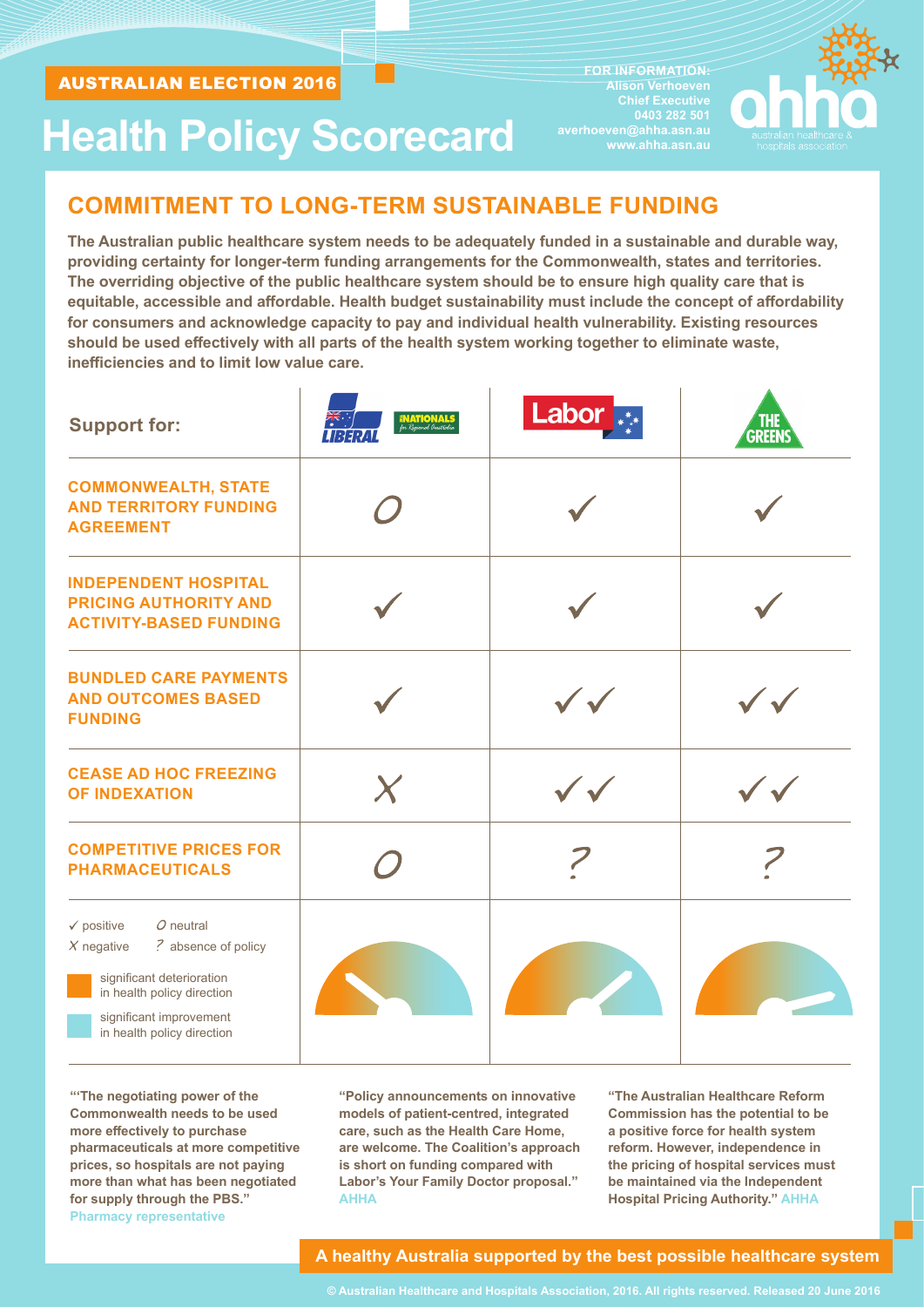# **Health Policy Scorecard**

**FOR INFORMATION: Alison Verhoeven Chief Executive averhoeven@ahha.asn.au www.ahha.asn.au** 



## **POLICIES TO SUPPORT INTEGRATION**

**A whole-of-system approach to reform is needed to ensure Australians with multiple care needs are able to access the services they require with minimal difficulty. As our population ages and rates of chronic disease continues to rise, more and more Australians will find themselves in need of multiple types of care. Greater integration of services across the sector will ensure better service delivery, improve efficiency and better health outcomes.**

| <b>Policies which support:</b>                                                                                                                                                                  | $\frac{1}{\sqrt{2}}$<br><b>ENATIONALS</b><br>for Regional Australia<br>URERAI | Labor <sub>***</sub> | THE<br><b>GREENS</b> |
|-------------------------------------------------------------------------------------------------------------------------------------------------------------------------------------------------|-------------------------------------------------------------------------------|----------------------|----------------------|
| <b>COORDINATION BETWEEN</b><br>THE PRIMARY, ACUTE,<br><b>COMMUNITY AND AGED</b><br><b>CARE SECTORS</b>                                                                                          |                                                                               |                      |                      |
| <b>OUTCOMES-BASED</b><br><b>FUNDING</b>                                                                                                                                                         |                                                                               |                      |                      |
| <b>SAFE, INTEGRATED AND</b><br><b>COORDINATED PATIENT-</b>                                                                                                                                      |                                                                               |                      |                      |
| $O$ neutral<br>$\checkmark$ positive<br>? absence of policy<br>$X$ negative<br>significant deterioration<br>in health policy direction<br>significant improvement<br>in health policy direction |                                                                               |                      |                      |

**"The tripartite support for the Primary Health Networks (PHNs) and the inclusion of PHNs in policy positions is a positive reflection of the philosophy of each party in coordinated, integrated, patient-centred care." Primary healthcare representative**

**"A shortcoming [from the Coalition and Labor] is the patchy commitment towards addressing increasing burden of mental health in the community." Community healthcare representative**

**"All three parties support activitybased funding (ABF) and trialling new models of care, but ABF and pledges to trial new care models could go further in targeting outcomes-based funding." AHHA**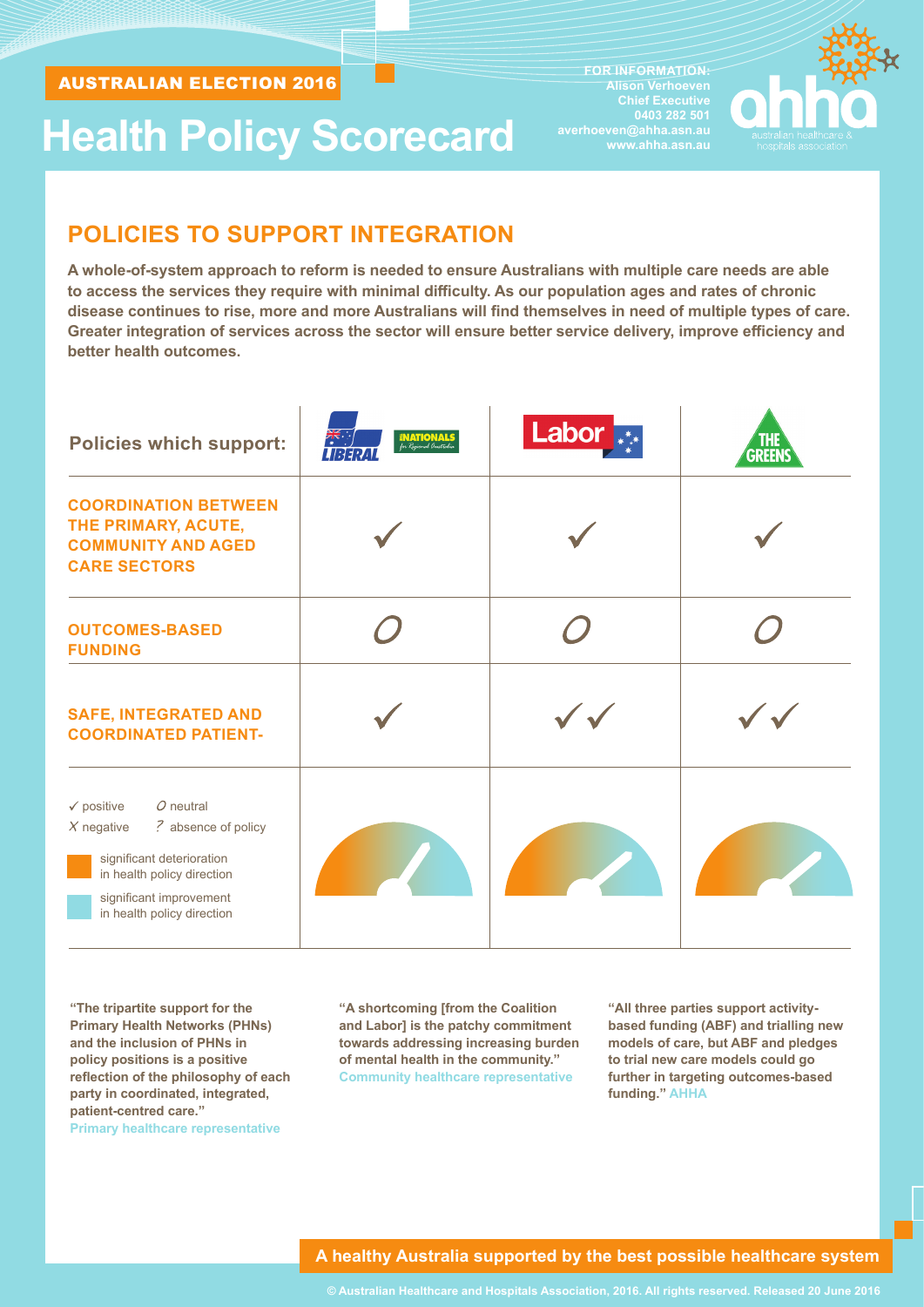# **Health Policy Scorecard**

**FOR INFORMATION: Alison Verhoeven Chief Executive averhoeven@ahha.asn.au www.ahha.asn.au** 



## **COMMITMENT TO PREVENTIVE CARE**

**While investing in preventive health measures generates a short term cost, innovative initiatives can also create savings in reduced healthcare costs in the future. With the fourth Intergenerational Report highlighting the pressure that health costs will place on the Commonwealth budget, it is vital that preventive health strategies be encouraged to lessen the individual, intergenerational and health system burden which will otherwise emerge in the future.**

**Expenditure on preventive health measures can legitimately be viewed as contributing to budget repair by reducing future demand on the health system while simultaneously improving health outcomes for all Australians.**

| <b>Support for:</b>                                                                                                                                                                             | ्भू<br><b>ENATIONALS</b><br>for Regional Australia<br>1252 I | Labor <sub>***</sub> | THE<br><b>GREENS</b> |
|-------------------------------------------------------------------------------------------------------------------------------------------------------------------------------------------------|--------------------------------------------------------------|----------------------|----------------------|
| <b>IMPROVING CONSUMER</b><br><b>HEALTH LITERACY</b>                                                                                                                                             |                                                              |                      |                      |
| <b>PREVENTIVE HEALTH</b><br><b>PROGRAM FUNDING</b>                                                                                                                                              | $\bm{\chi}$                                                  |                      |                      |
| <b>PREVENTIVE HEALTH</b><br><b>RESEARCH</b>                                                                                                                                                     |                                                              |                      |                      |
| $O$ neutral<br>$\checkmark$ positive<br>? absence of policy<br>$X$ negative<br>significant deterioration<br>in health policy direction<br>significant improvement<br>in health policy direction |                                                              |                      |                      |

**"The Greens' active transport policies come closest to true upstream prevention policies, although Labor's recent announcement is encouraging." Hospital representative**

**"Preventive healthcare does feature in all parties' policies to some degree with Labor making the most significant investment. However, recent announcements from the Coalition have not been focused on preventive healthcare."**

**Primary healthcare representative**

**"The longstanding multiparty support for immunisation and tobacco strategies needs to be expanded to see all parties supporting broader cohesive strategies and funding for preventive health." AHHA**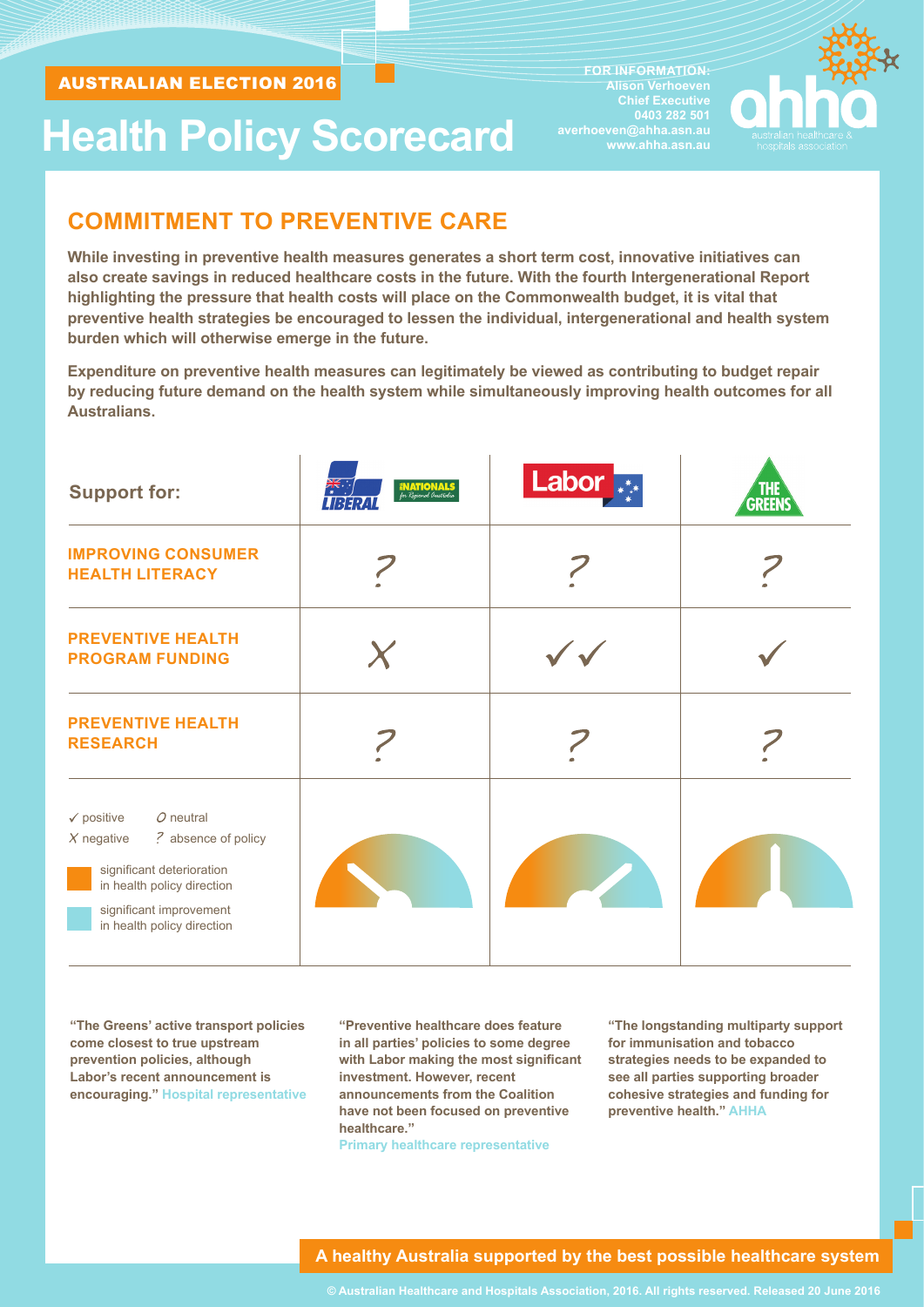# **Health Policy Scorecard**

**FOR INFORMATION: Alison Verhoeven Chief Executive averhoeven@ahha.asn.au www.ahha.asn.au** 



## **COMMITMENT TO QUALITY OUTCOMES**

**Australia's healthcare system consistently outperforms many other OECD countries when comparing key health indicators and costs, but burdens such as an ageing population, increased rates of chronic and complex disease, rising consumer expectations and new medical technologies and treatments are increasing the cost and complexity of healthcare. Maintaining the status quo and tinkering around the edges of system reform will not provide the future-proofed health system that Australians expect and deserve. Traditional approaches of measuring outputs rather than outcomes does not capture elements of quality and safety, nor does it place the patient at the centre of the care provided, but rather it places the service provision at the centre.**

|                                                                                                                                                                                                 | 美<br>美<br><b>NATIONALS</b><br>for Regional Australia<br>LIBERAL | <b>Labor</b><br>$\overline{*}$ | <b>THE</b> |
|-------------------------------------------------------------------------------------------------------------------------------------------------------------------------------------------------|-----------------------------------------------------------------|--------------------------------|------------|
| <b>Policies which support</b><br><b>COMMITMENT TO QUALITY</b><br><b>OUTCOMES</b>                                                                                                                |                                                                 |                                |            |
| $O$ neutral<br>$\checkmark$ positive<br>? absence of policy<br>$X$ negative<br>significant deterioration<br>in health policy direction<br>significant improvement<br>in health policy direction |                                                                 |                                |            |

**"The rhetoric is there with the Coalition and the Greens. However, Labor appears to have been the only party to endeavour to clearly articulate how this high-level aspiration can be achieved."** 

**Primary healthcare representative**

**"All parties have made a commitment to the health system to a degree. All are committed to delivering high quality healthcare, however, some are prepared to be more fiscally liberal." Hospital representative**

**"The sum of the various policy announcements lead toward supporting accessible and sustainable healthcare with a focus on outcomes. But the details, which are not currently clear, will be key in determining the quality of the outcomes achieved." AHHA**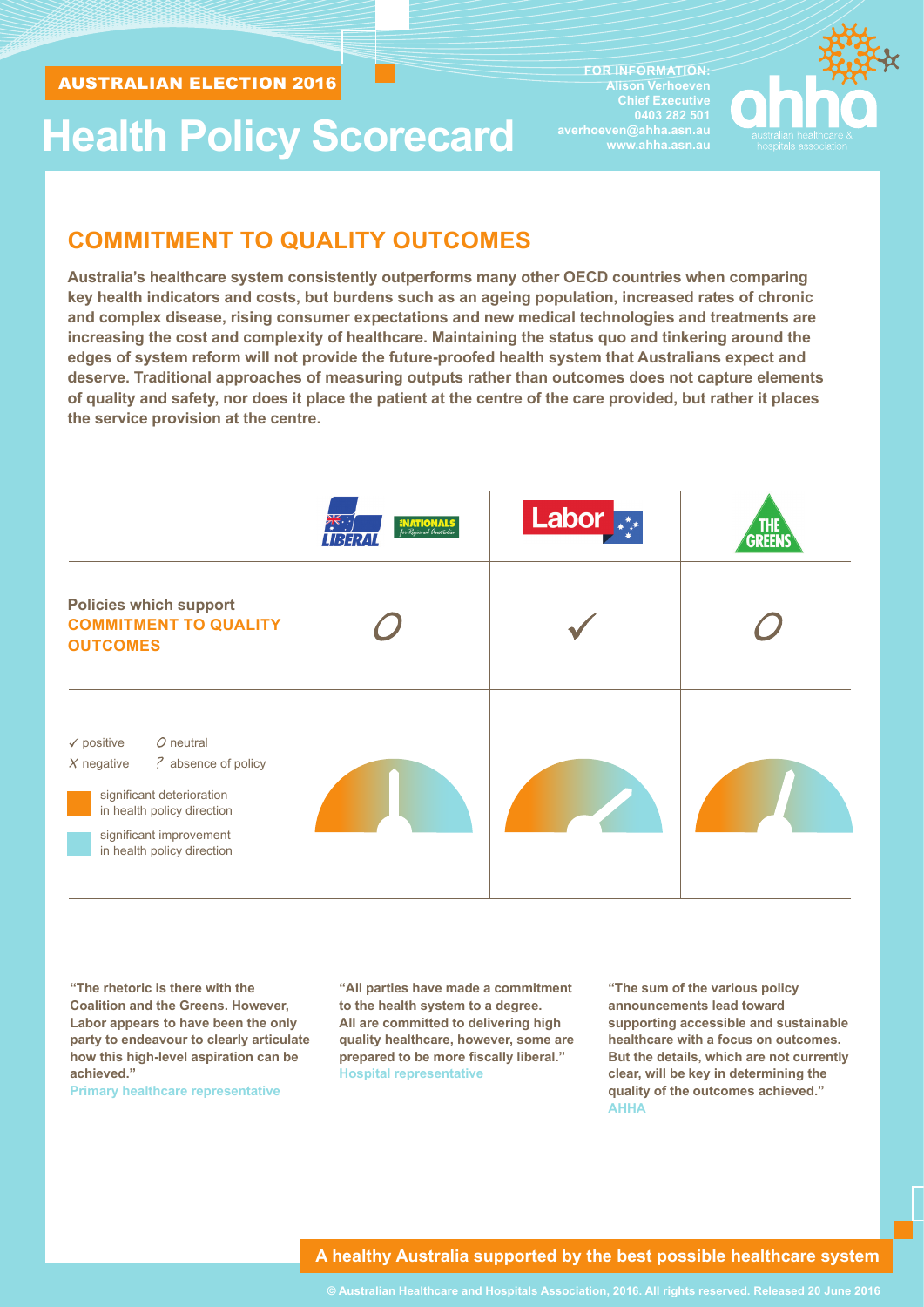# **Health Policy Scorecard**

**FOR INFORMATION: Alison Verhoeven Chief Executive averhoeven@ahha.asn.au www.ahha.asn.au** 



## **POLICIES TO SUPPORT INNOVATION**

**Australia has a high quality health system delivering world-class health outcomes. But for some groups health outcomes are poor, and as the population ages, rates of chronic disease increase and consumer demand grows, resulting in increasing pressure on the health system. Innovative approaches to health services delivery, underpinned by a strong evidence base, are needed to respond to these challenges.**

| <b>Policies which support:</b>                                                                                                                                                                  | <b>INATIONALS</b><br>for Regional Australia<br>UBERTI | Labor <sub>**</sub> | <u>THE</u><br><b>GREENS</b> |
|-------------------------------------------------------------------------------------------------------------------------------------------------------------------------------------------------|-------------------------------------------------------|---------------------|-----------------------------|
| THE IDENTIFICATION,<br><b>ADDRESSING OR</b><br><b>ELIMINATION OF LOW</b><br><b>VALUE CARE</b>                                                                                                   |                                                       |                     |                             |
| <b>USE OF INFORMATION</b><br><b>TECHNOLOGY AND</b><br><b>ELECTRONIC RECORDS</b>                                                                                                                 |                                                       |                     |                             |
| <b>CLOSING THE GAP IN</b><br><b>INDIGENOUS HEALTH</b><br><b>OUTCOMES</b>                                                                                                                        |                                                       |                     |                             |
| <b>HEALTH SYSTEM</b><br><b>RESEARCH AND</b><br><b>IMPLEMENTATION</b>                                                                                                                            |                                                       |                     |                             |
| $O$ neutral<br>$\checkmark$ positive<br>? absence of policy<br>$X$ negative<br>significant deterioration<br>in health policy direction<br>significant improvement<br>in health policy direction |                                                       |                     |                             |

**"The Coalition and Labor appear to recognise the need for a workable electronic health record, but neither has a track record, nor detail, on how to achieve this."** 

**Primary healthcare representative**

**"Labor's plans to establish the Australian Healthcare Reform Commission is positive but the specific focuses of the merged entities should not be diluted." Hospital representative**

**"The Coalition's establishment of the Medical Research Future Fund combined with their commitment to improving access to clinical trials are positive."** 

**Community healthcare representative**

**"All parties have identified limited programs to address Aboriginal and Torres Strait Islander health issues, but fail to articulate specific strategies to realise the overall Closing the Gap goals." AHHA**

**"More coordinated focus is needed on supporting development of our health workforce—a workforce that is utilised to the full scope of their professional expertise, allowing innovation and efficiency in the provision of health services across the primary, acute, aged care and disability sectors." AHHA**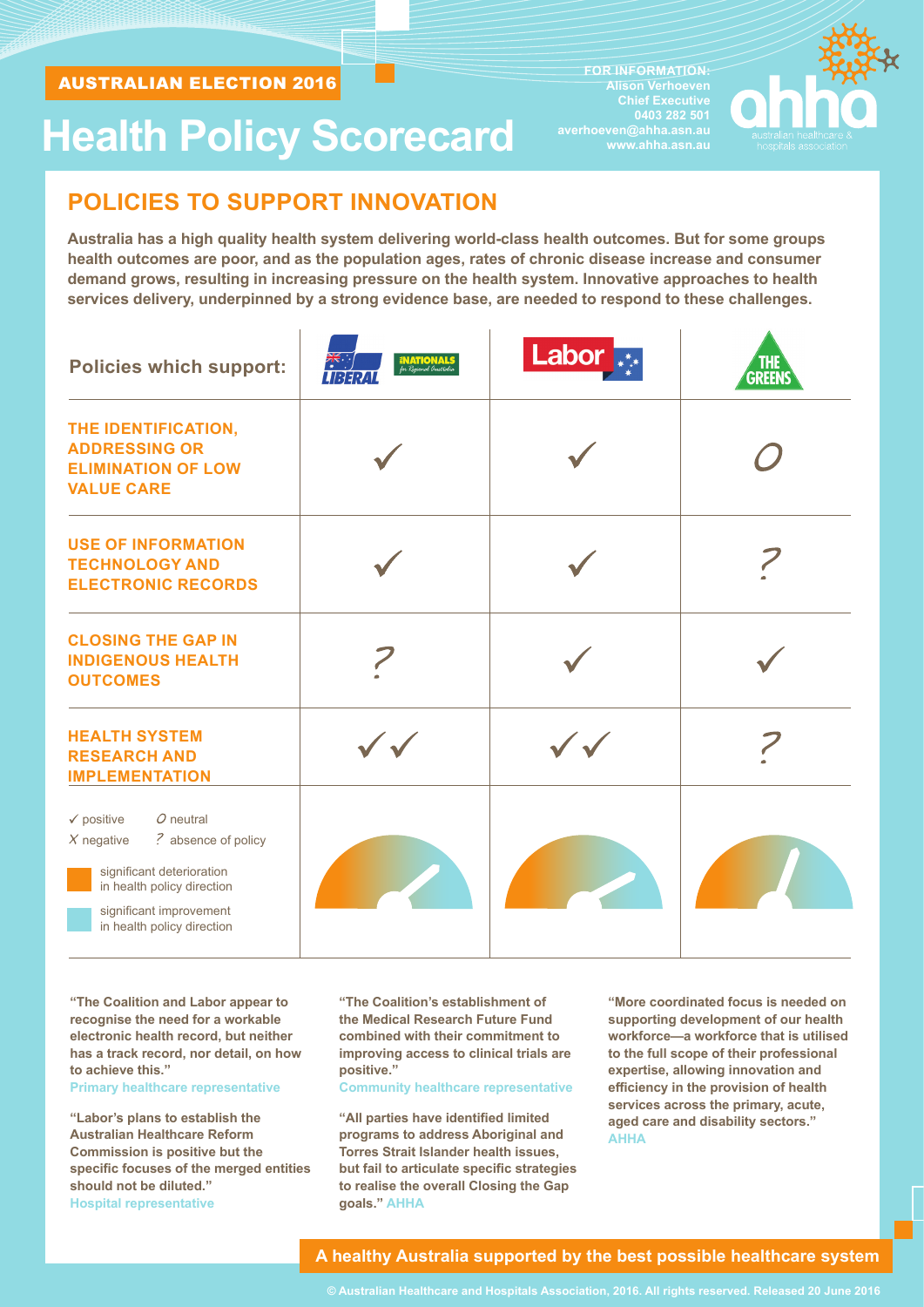# **Health Policy Scorecard**

**FOR INFORMATION: Alison Verhoeven Chief Executive averhoeven@ahha.asn.au www.ahha.asn.au** 



## **COMMITMENT TO WORKING COLLABORATIVELY WITH THE STATES AND TERRITORIES**

**Health care in Australia is provided by both the public and private sectors. In the public sector, there are areas of overlap in the roles and responsibilities in service delivery, policy and funding between Commonwealth, state and territory governments. Governments, all sides of politics and the health sector agree that current arrangements are not working as well as they should and are not financially sustainable to deliver an effective, accessible, equitable and sustainable healthcare system focused on quality outcomes. Strong and strategic leadership is needed from the Australian Government to address these challenges and to work in partnership with state and territory governments.**

|                                                                                                                                                                                                 | 美<br><b>ENATIONA</b><br>for Regional Australia<br>LIBERAL | <b>Labor</b> | <b>THE</b><br><b>GREEN</b> |
|-------------------------------------------------------------------------------------------------------------------------------------------------------------------------------------------------|-----------------------------------------------------------|--------------|----------------------------|
| <b>Policies which articulate</b><br><b>HOW THE COMMONWEALTH</b><br><b>WILL WORK</b><br><b>COLLABORATIVELY WITH</b><br><b>STATE AND TERRITORY</b><br><b>GOVERNMENTS</b>                          |                                                           |              |                            |
| $O$ neutral<br>$\checkmark$ positive<br>? absence of policy<br>$X$ negative<br>significant deterioration<br>in health policy direction<br>significant improvement<br>in health policy direction |                                                           |              |                            |

**"There is a commitment articulated throughout all the Labor policy announcements to working with the states and territories." Pharmacy representative**

**"National health reform must be driven by partnership between governments." Hospital representative**

**"The Coalition has taken positive steps to re-establish its relationships with the states and territories. However, there is significant work to be undertaken to rebuild trust and to develop durable partnerships." AHHA**